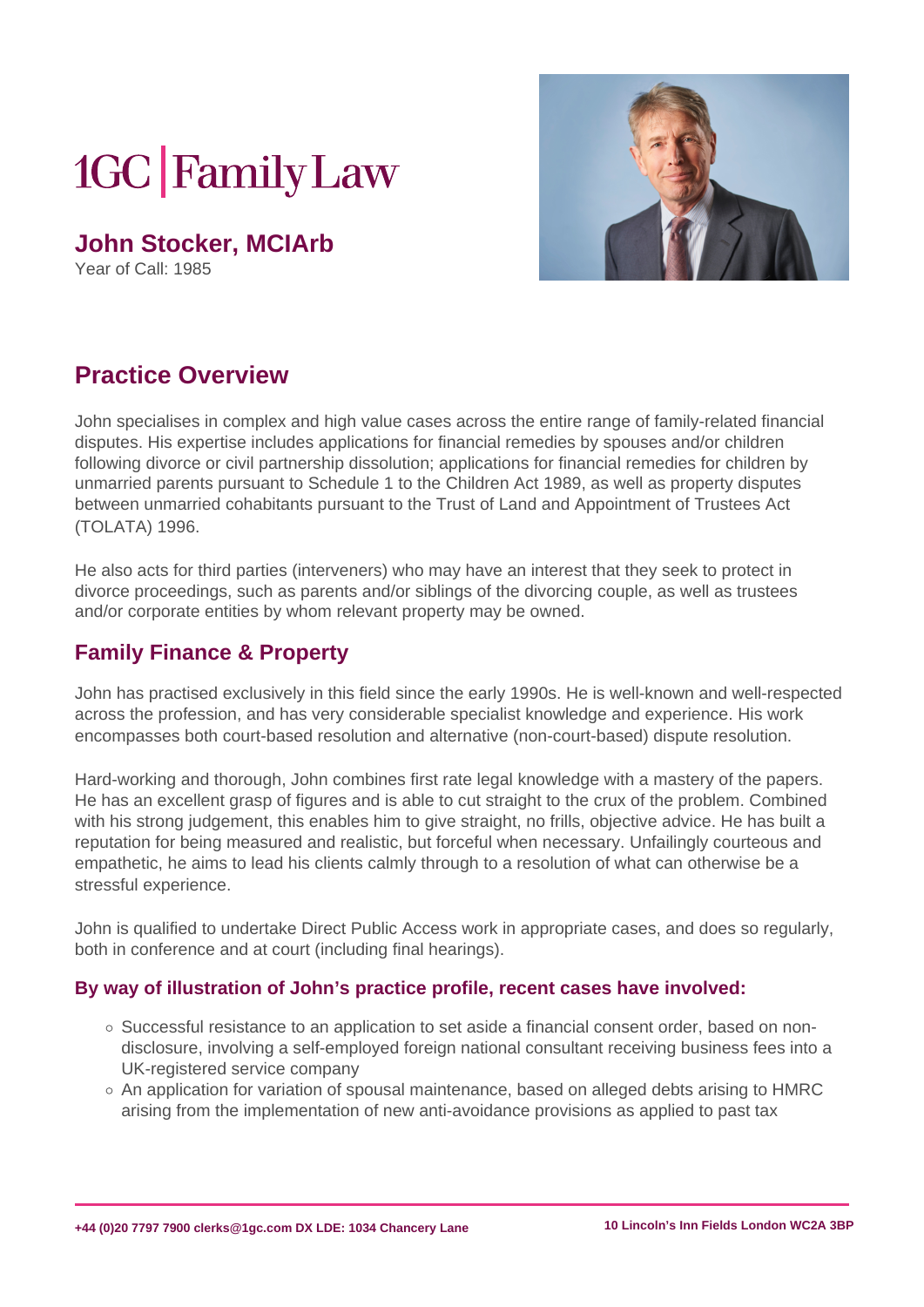schemes

- $\circ$  An application for financial remedies following a forum race between a husband in Dubai and a wife in England
- A case involving a husband and wife joint directors/shareholders in a successful specialist construction company
- o A case involving the division of a large portfolio of jointly owned residential properties between husband and wife, with issues over rental yields and tax efficiency on transfers
- $\circ$  A farming case, involving issues of turnover from crop produce, contract management payments and EU environmental payments and planning issues
- $\circ$  An application for financial remedies in England under Part III of the MFPA 1984, for an English wife, following a divorce in DenmarkA number of cases involving high-earning husbands being asked to fund high-level child maintenance awards and cover heavy school-fees commitments;
- $\circ$  A number of financial remedy claims involving the division of a portfolio of investment properties, residential and commercial, and consequent tax issues;
- o A trusts of land claim involving a high-end property in the Home Counties and a written cohabitation agreement;
- $\circ$  A case involving a husband with a chain of retail trading stores across south-east England, built up substantially outside of the marriage;
- $\circ$  A case involving a husband with an interest in an English property company of disputed value, and a wife with interests in trading companies registered and operating in mainland Europe, of disputed value;
- $\circ$  A case involving a wife who had been in a road traffic accident leading to amputation of a leg, in which a substantial proportion of the assets were personal injury damages designed to meet her lifetime needs;
- $\circ$  A case involving the enforcement of an English financial remedies order in Singapore;
- A divorce and financial case involving a terminally ill wife who wished to be divorced and to recover her proper share of the matrimonial assets in order to make provision for her adult children from an earlier marriage. The proceedings were transferred to the High Court in order to provide jurisdiction for the court to move so that the proceedings could be conducted in the parties' residential property;
- An ancillary relief claim involving high-end properties in the Home Counties, owned in property development companies controlled by the husband;
- $\circ$  Acting for a businessman resident in the USA, in respect of a substantial and complex ancillary relief claim brought in London by a wife also resident in US;
- $\circ$  An ancillary relief claim involving real property and business interests spread across a number of different jurisdictions worldwide, including US, Europe and the Far East;
- $\circ$  Acting for the Official Solicitor as amicus to the court in a claim brought under Schedule 1 of the Children Act 1989 by a mother against a father serving a custodial sentence for a serious criminal offence;
- $\circ$  A number of cases involving allegations that one party has hidden money and/or assets on the breakdown of the marriage by placing them in the hands of third parties

#### Notable cases in which John has acted and which have been reported in the official Law Reports have been:

[O v P](�� h t t p s : / / w w w . b a i l i i . o r g / c g i - b i n / f o r m a t . c g i ? d o c = / e w / c a s e s / E W H C / F a m / 2 0 1 1 / 2 4 2 5 . h t m l & q u e r y = ( O ) + A N D + ( v ) + A N D + ( P ) + A N D + ( . 2 0 1 1 . ) + A N D + ( E W H C ) + A N D + ( 2 4 2 5 ) + A N D + ( ( F a m ) )) [\[2011\] EWHC 2425](�� h t t p s : / / w w w . b a i l i i . o r g / c g i - b i n / f o r m a t . c g i ? d o c = / e w / c a s e s / E W H C / F a m / 2 0 1 1 / 2 4 2 5 . h t m l & q u e r y = ( O ) + A N D + ( v ) + A N D + ( P ) + A N D + ( . 2 0 1 1 . ) + A N D + ( E W H C ) + A N D + ( 2 4 2 5 ) + A N D + ( ( F a m ) )) (Fam)

[D v D](�� h t t p : / / o 	 h t t p s : / / w w w . l e x i s n e x i s . c o m / u k / l e g a l / r e s u l t s / d o c v i e w / a t t a c h R e t r i e v e . d o ? c s i = 4 3 1 2 7 2 & A = 0 . 3 8 0 2 4 1 7 6 2 6 2 8 3 0 7 9 & e r s K e y = 2 3 _ T 2 9 2 0 6 3 9 2 2 2 9 & u r l E n c = I S O - 8 8 5 9 - 1 & i n l i n e = y & s m i = 2 0 5 5 4 & c o m p o n e n t s e q = 1 & k e y = 5 S N J - K M D 1 - D Y 9 F - G 1 2 J - 0 0 0 0 0 - 0 0 & t y p e = p d f & d i s p l a y T y p e = f u l l _ p d f & L N I = 5 S N J - K M D 1 - D Y 9 F - G 1 2 J & d o c T i t l e = D   v   D   ( F I N A N C I A L   P R O V I S I O N :   P E R I O D I C A L   P A Y M E N T S )   -   [ 2 0 0 4 ]   1   F L R   9 8 8 & a l t R e n d i t i o n = Y) [\[2004\] 1 FL](�� h t t p : / / o 	 h t t p s : / / w w w . l e x i s n e x i s . c o m / u k / l e g a l / r e s u l t s / d o c v i e w / a t t a c h R e t r i e v e . d o ? c s i = 4 3 1 2 7 2 & A = 0 . 3 8 0 2 4 1 7 6 2 6 2 8 3 0 7 9 & e r s K e y = 2 3 _ T 2 9 2 0 6 3 9 2 2 2 9 & u r l E n c = I S O - 8 8 5 9 - 1 & i n l i n e = y & s m i = 2 0 5 5 4 & c o m p o n e n t s e q = 1 & k e y = 5 S N J - K M D 1 - D Y 9 F - G 1 2 J - 0 0 0 0 0 - 0 0 & t y p e = p d f & d i s p l a y T y p e = f u l l _ p d f & L N I = 5 S N J - K M D 1 - D Y 9 F - G 1 2 J & d o c T i t l e = D   v   D   ( F I N A N C I A L   P R O V I S I O N :   P E R I O D I C A L   P A Y M E N T S )   -   [ 2 0 0 4 ]   1   F L R   9 8 8 & a l t R e n d i t i o n = Y)R 988